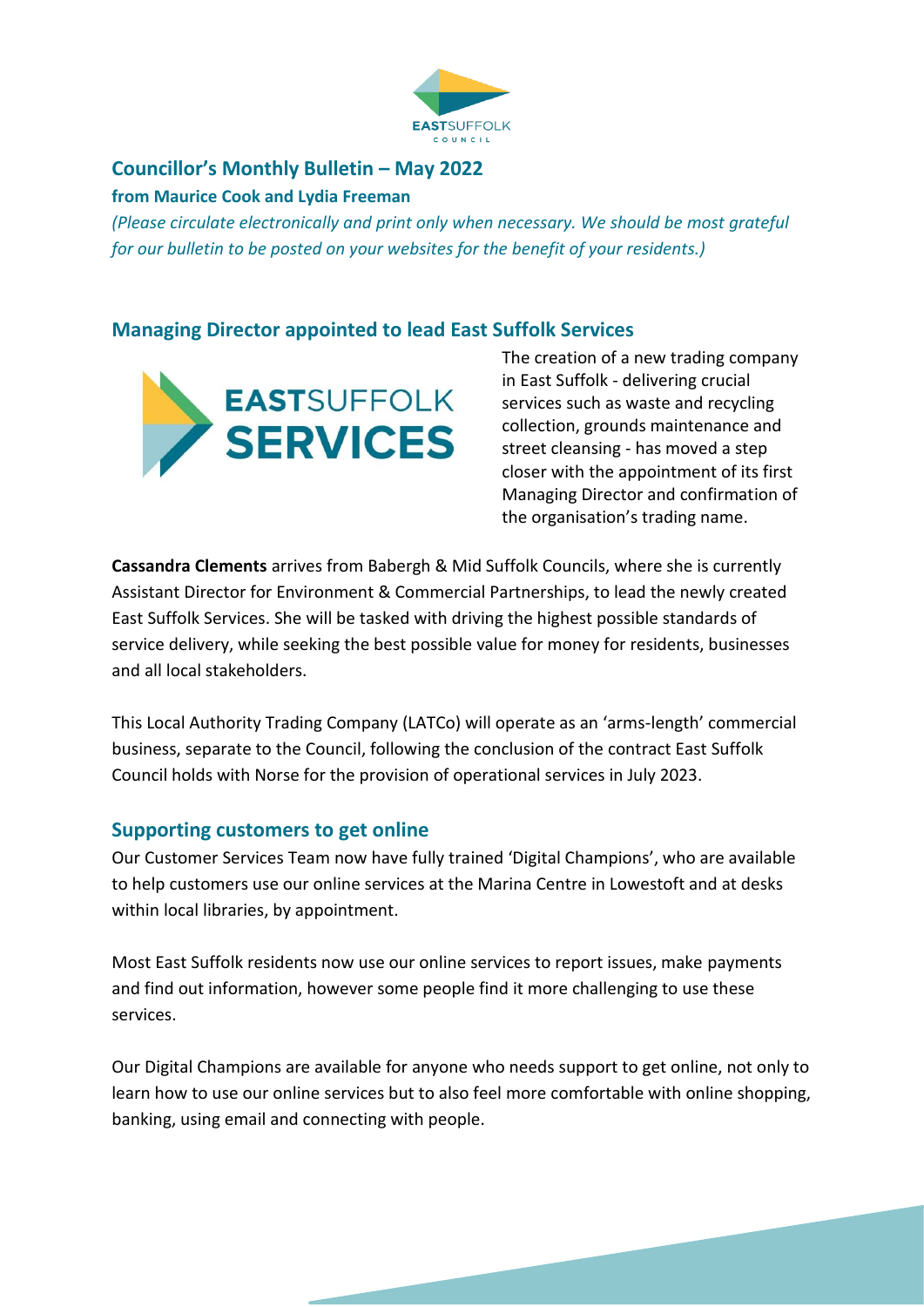

Appointments are available at the Marina Centre and at desks within libraries across the district. To make an appointment with a Digital Champion, please call 03330 162000.

#### **Response to planning consent for major offshore windfarm projects**

The Secretary of State for the Department of Business, Energy and Industrial Strategy has awarded planning consents for ScottishPower Renewables East Anglia One North and East Anglia Two Offshore Wind Farms.

The projects will contribute up to 1.7GW of renewable energy, once constructed, and help towards achieving the Government's ambitions of 40GW of offshore wind by 2030. The Council will now be responsible for discharging a number of the requirements imposed on the developer via the Development Consent Orders, with the potential that the projects may commence construction in 2023.

Read the full response at [www.eastsuffolk.gov.uk/news/east-suffolk-council-responds-to](http://www.eastsuffolk.gov.uk/news/east-suffolk-council-responds-to-planning-consent-for-major-offshore-wind-farm-projects/)[planning-consent-for-major-offshore-wind-farm-projects/](http://www.eastsuffolk.gov.uk/news/east-suffolk-council-responds-to-planning-consent-for-major-offshore-wind-farm-projects/)

### **Sale completed for former Melton Hill offices in Woodbridge**



We have completed the sale of our former Melton Hill offices in Woodbridge, to the family-run Manningtree building firm, Rose.

The site has been vacant for more than six years since the offices moved to Riduna Park in Melton.

Rose has a history of working in the town – most recently on the Queens Drive development of 33 new homes.

Read more at [www.eastsuffolk.gov.uk/news/east-suffolk-council-completes-sale-of-former](http://www.eastsuffolk.gov.uk/news/east-suffolk-council-completes-sale-of-former-melton-hill-offices-in-woodbridge/)[melton-hill-offices-in-woodbridge/](http://www.eastsuffolk.gov.uk/news/east-suffolk-council-completes-sale-of-former-melton-hill-offices-in-woodbridge/)

### **Masterplan finalised for South Lowestoft and Kirkley**

Following extensive public consultation, the Lowestoft Seafront and High Street Heritage Action Zone has been published.

Initiated by the Council through the London Road, Lowestoft High Street Heritage Action Zone (HSHAZ), the Masterplan has been developed to enhance public spaces and improve connectivity between the seafront, Kirkley Village and the town centre with the overall aim of enhancing the area for residents and visitors.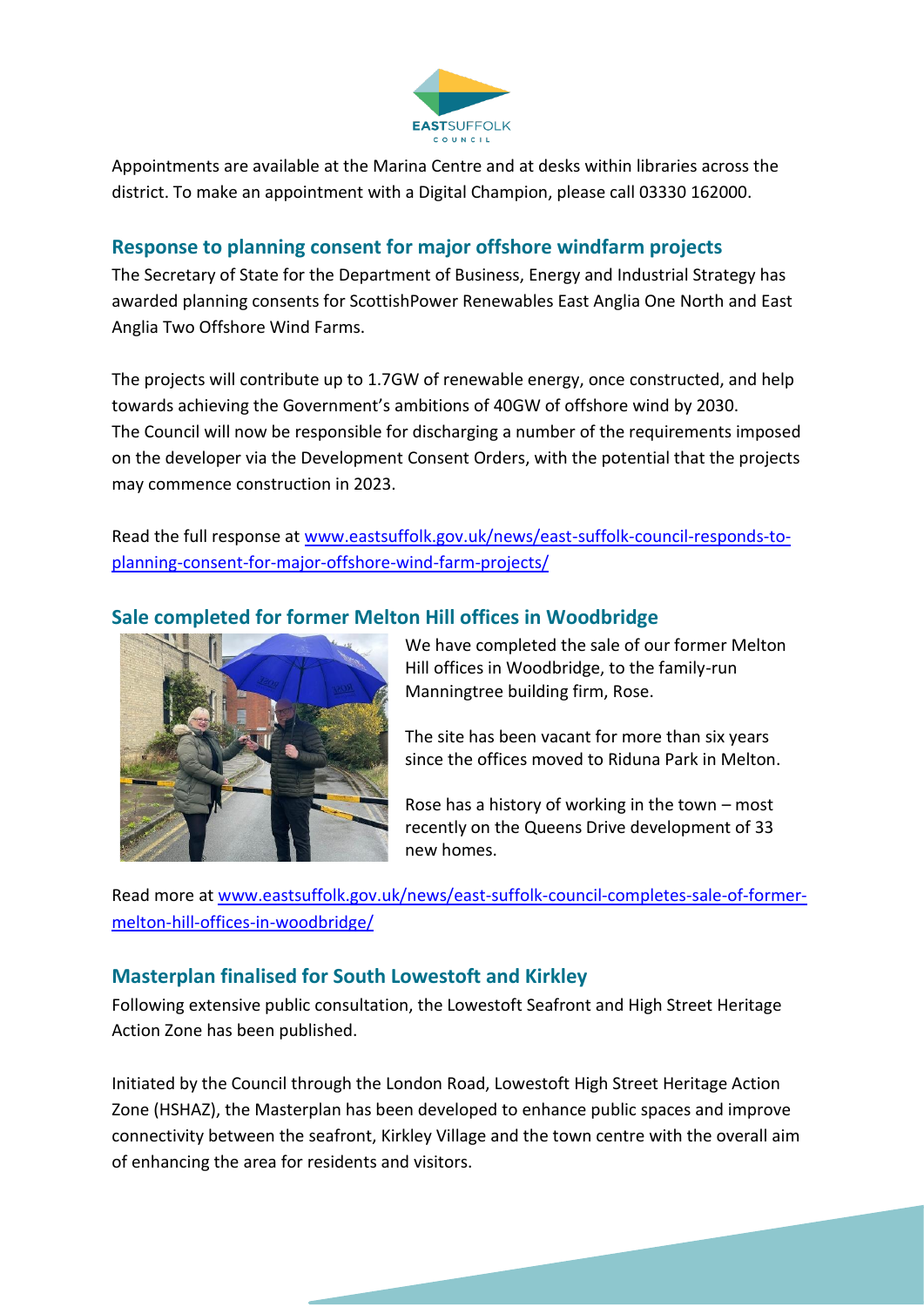

View the Masterplan at [www.eastsuffolk.gov.uk/news/masterplan-finalised-for-south](http://www.eastsuffolk.gov.uk/news/masterplan-finalised-for-south-lowestoft-and-kirkley/)[lowestoft-and-kirkley/](http://www.eastsuffolk.gov.uk/news/masterplan-finalised-for-south-lowestoft-and-kirkley/)

### **Our wild spaces are back**

Returning for its third year, our 'Pardon the weeds, we're feeding the bees' campaign is back, with over 100 wild spaces where grass and wildflowers are left to grow to help wildlife thrive.



These areas, which are large enough to provide an environmental benefit and do not present any safety issues for local communities, will be marked with our eye-catching yellow signs to make residents and visitors.

Town and parish councils, supported by Norse, will monitor the conservation areas to remove litter and control any invasive plant species.

This year, we're also encouraging town and parish councils to create wild spaces on their own land – these will be marked with special green 'Pardon the Weeds' signs.

See a full list of all our wild spaces here: [www.eastsuffolk.gov.uk/news/wild-spaces-return](http://www.eastsuffolk.gov.uk/news/wild-spaces-return-to-east-suffolk/)[to-east-suffolk/](http://www.eastsuffolk.gov.uk/news/wild-spaces-return-to-east-suffolk/)

## **New programme agreed to drive down number of empty long-term homes**

An ambitious three-year programme has been agreed to drive down the number of longterm empty homes in East Suffolk.

Long-term empty properties are defined as residential properties that have been empty for at least two years.

In East Suffolk, 280 properties in private ownership have been empty for more than two years. These will be prioritised for action according to type, location, duration unoccupied, and housing need in the surrounding area.

The appointment of a dedicated Empty Homes Officer was among proposals put forward to drive policy.

### **New affordable homes welcome first residents**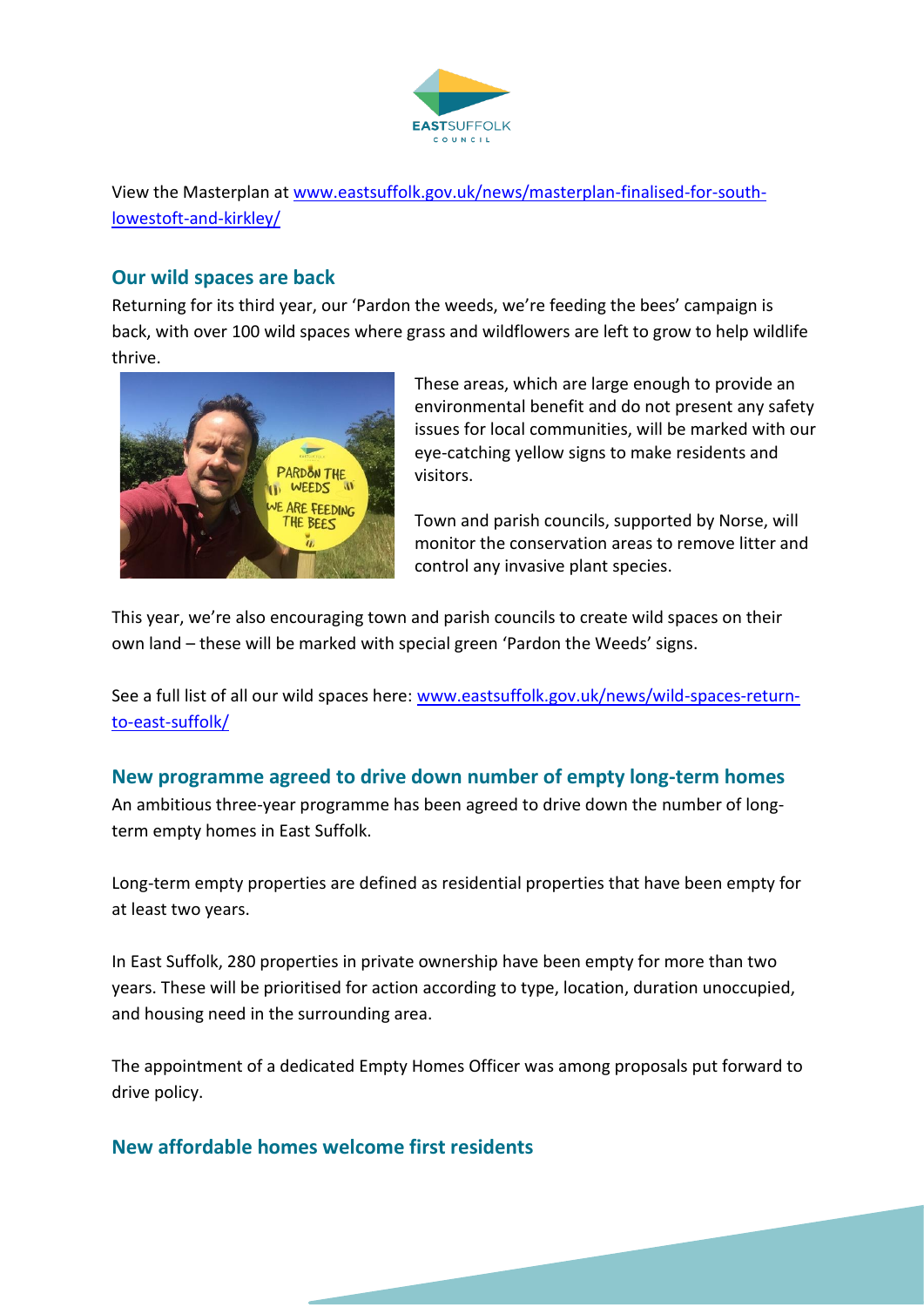



Account (HRA) stock.

A contractor who worked on a new housing development near Saxmundham has been able to move into one of the homes himself.

At the end of March, the Council completed the purchase of eight properties at Darsham Meadows, including four affordable rent homes to be added to our own Housing Revenue

While two of the remaining four properties are still available under shared ownership via Orwell Housing Association, all of the affordable rent properties have been taken up by tenants, including a one-bedroom home occupied by Lee Jones.

The 33-year old fencer worked on the same development during its construction and moved just down the road from his family home in the village.

Read more about the development at [www.eastsuffolk.gov.uk/news/new-and-affordable](http://www.eastsuffolk.gov.uk/news/new-and-affordable-homes-welcome-first-residents-in-east-suffolk-village/)[homes-welcome-first-residents-in-east-suffolk-village/](http://www.eastsuffolk.gov.uk/news/new-and-affordable-homes-welcome-first-residents-in-east-suffolk-village/)

### **Delivering sustainable homes in East Suffolk**

A new planning document has been adopted in East Suffolk to help guide the development of sustainable buildings in the district.

The new Sustainable Construction Supplementary Planning Document provides planning guidance on a wide range of sustainable construction topics include energy efficiency, renewable energy, water management and conservation, construction methods, and use of materials.

View the plan at [www.eastsuffolk.gov.uk/planning/planning-policy-and-local](http://www.eastsuffolk.gov.uk/planning/planning-policy-and-local-plans/supplementary-planning-documents/)[plans/supplementary-planning-documents/](http://www.eastsuffolk.gov.uk/planning/planning-policy-and-local-plans/supplementary-planning-documents/)

### **Grant funded training providing lifesaving first aid skills**

A group of publicans and licensed premises staff from venues across Felixstowe have picked up some potentially lifesaving skills thanks to training funded by East Suffolk Community Safety Partnership (CSP).

Funding for up to 24 places on a first aid training course was provided by East Suffolk CSP for members of the Felixstowe Nightsafe network.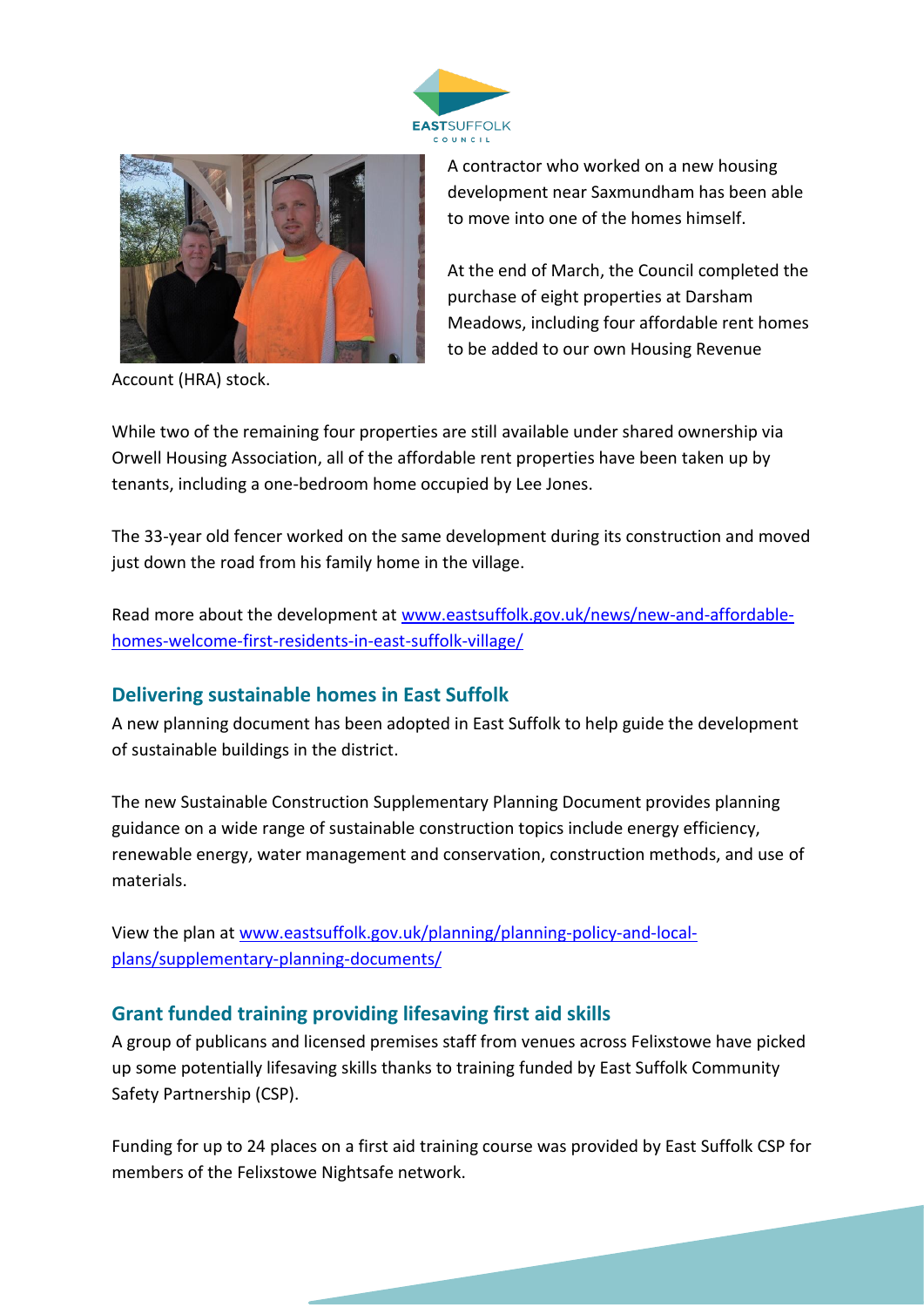

The Felixstowe Nightsafe network was formed in 2002 by local licensees, supported by Suffolk Constabulary and the CSP, with the aim of working together to prevent and reduce disorder around local licensed premises.

The dedication of local licensees has previously been commended for helping to make the town a safer place with a co-ordinated approach to identifying and preventing potential problems.

East Suffolk CSP was established to help improve the quality of life of people living in the district by promoting safe and healthy communities, with the co-operation of the police, district and county councils, probation, fire and rescue service, and public health.

#### **New community play area is officially open**

A new play area in Grundisburgh, created by the local community, has been officially opened.

Supported in part by community fundraising, historic Section 106 contributions and funding from the Kesgrave, Martlesham and villages Community Partnership, the creation of the new Grundisburgh Community Play Park has been a community effort, with involvement from across the village, including the Grundisburgh Playing Field Committee and the local Horticultural Society who helped with planting.



Funding was also provided by East Suffolk ward councillors, Cllrs Colin Hedgley and Tony Fryatt through their Enabling Communities Budgets.

Designed and built by contractors Kompan, the play area has equipment suitable for children of all ages and also benefits from a community garden with new flower beds, trees and shrubbery to increase biodiversity and provide habitat for local pollinators.

#### **Surveys and consultations**

We are currently running a number of consultations and, as always, we want to encourage participation as feedback from people in East Suffolk is invaluable and helps us ensure we're making the right decisions for our communities.

• **Firework displays on council-owned land**

As part of a review into firework displays on council-owned land, we have launched an 8-week consultation to better understand how residents feel about